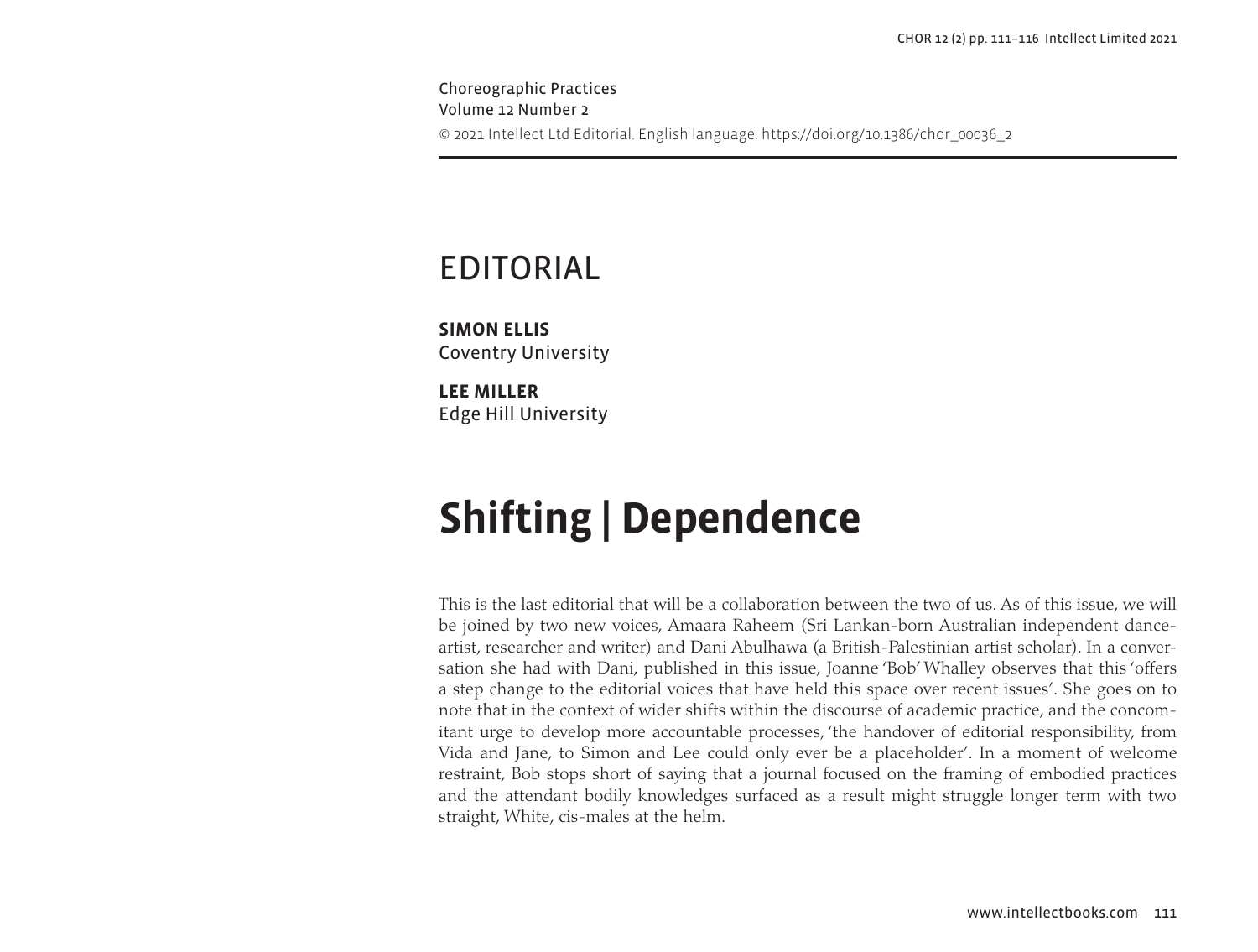And she is not wrong.

Since stepping into the roles vacated by Vida and Jane, we have recognized that no matter what steps we might take towards ally-ship, it is hard to shuck off the sense of gatekeeping. In recognizing not only our privilege but also the inevitable bolstering of the status quo that the relative singularity of our perspectives might reaffirm, we feared our presence as editors may well have been a retrograde step in terms of active support of an expanded representation. Our conversations with each other (and there have been many, many hours of discussion at this point) have been beautifully nuanced, complex and left us feeling worryingly exposed.

But that exposure has been vital.

What we are talking about here is an attempt to engage more explicitly in an ethics of stewardship as it relates specifically to our work with the contributors to *Choreographic Practices* (*CHOR*). Perhaps it has been this much-needed course correction that has sharpened our eyes to debates raging around us. Suddenly ethics are everywhere.

The Baader-Meinhof phenomenon occurs when, for instance, we learn a new word and suddenly start seeing that word everywhere. Or perhaps we become aware of a particular artist and notice that people are talking about her all of the time. The phenomenon is also known as the frequency illusion, and it happened to us recently after we were discussing Zygmunt Bauman's *Does Ethics Have a Chance in a World of Consumers?* (2008). Bauman was a Polish sociologist and philosopher and suddenly he was popping up everywhere: blog posts about technology and social media, others about productivity, and still others about consumerism.

Perhaps, as seems so often the case with philosophy, Bauman's work had suddenly become fashionable. More likely though, our shared ignorance of his work was interrupted by our discussions, and we started seeing him everywhere – a ghost in our collective machine. Chances are he was always out there, and we were simply too busy looking in the other direction to notice.

*Does Ethics Have a Chance in a World of Consumers?* is a remarkable book, filled with complexity and nuanced ways of seeing or imagining the planet. In addition, it offers ways in which to understand the preoccupation we *homo sapiens* have, whether consciously or otherwise, with plundering its resources. Bauman raises the question of responsibility and its relationship to dependence again and again:

Also a truly planetary responsibility: acknowledgment of the fact that all of us who share the planet depend on one another for our present and our future, that nothing we do or fail to do is indifferent to the fate of anybody else, and that no longer can any of us seek and find private shelter from storms that originate in any part of the globe.

(2008: 29)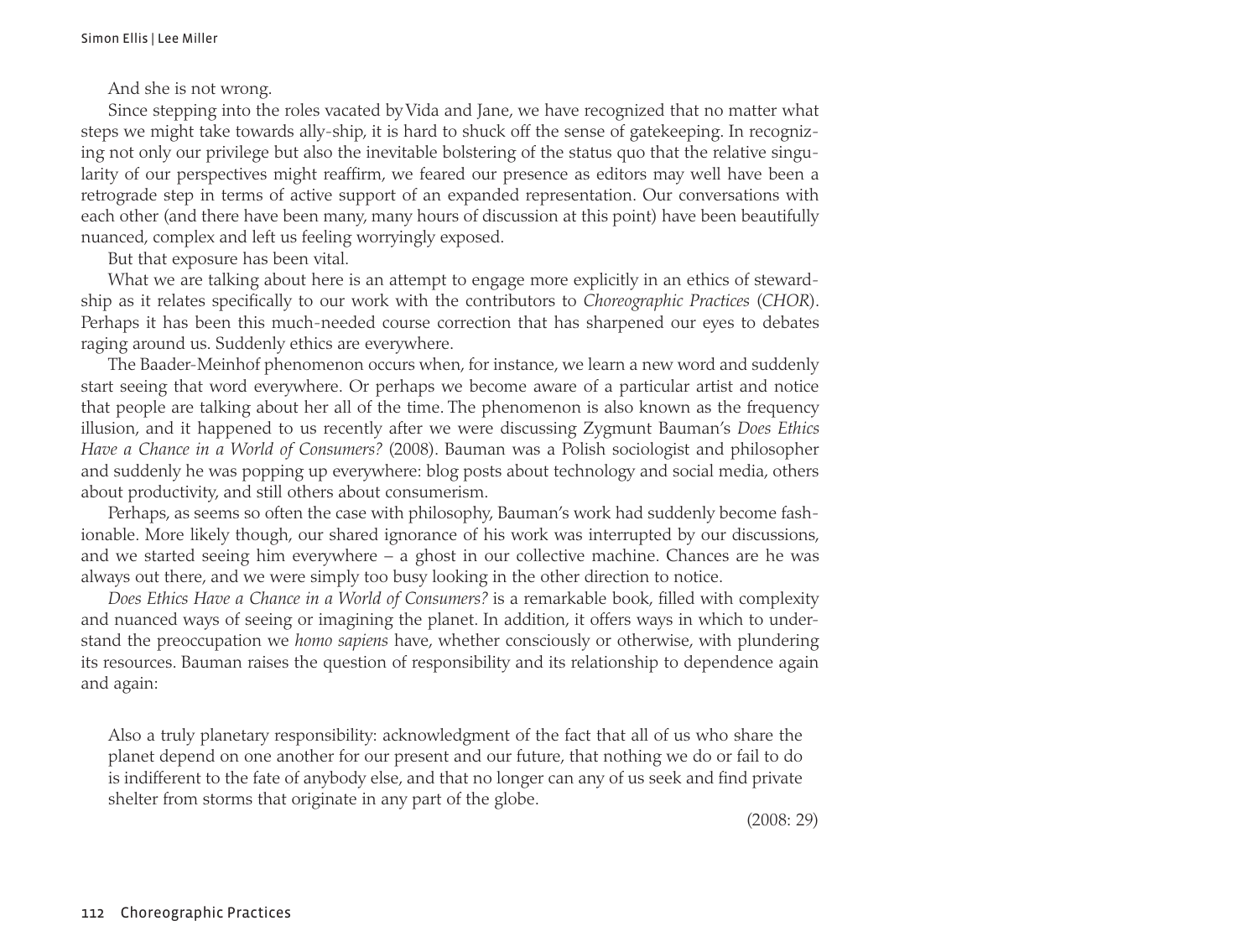The call to acknowledge our dependence is always difficult, although inhabiting bodies that are ageing make this increasingly visible. With this recognition comes an acceptance of its inevitability. The stakes raised so directly by Bauman's interconnectedness seem to offer both hope and a challenge. As work began on this editorial, the Intergovernmental Panel on Climate Change (IPCC) released its latest climate report. It was shocking both in how few surprises it contained and how quickly it disappeared from the headlines. Recognizing the swift erasure of the report, writer Rebecca Solnit even described how the bad news contained therein was 'not really news' (2021: n.pag.).

The week before the IPCC report was published, a friend of Simon's shared an announcement by the New Zealand Lindy Hop group, Kiwi Lindy Exchange, titled 'The show is over':

We wish we could continue to run this amazing event, we loved running it so much! But events like this (with attendees jetting in from all over the planet) are no longer viable if we want to ensure a liveable planet for future generations.

#### [\(www.kiwilindyexchange.com\)](www.kiwilindyexchange.com)

This is, of course, from the same New Zealand that is 'a favored refuge in the event of a cataclysm' (Osnos 2017: n.pag.). Then, just a week later, Simon was invited to an academic event in the United States that would mean a small group of people jetting in from Europe, the United Kingdom and from around the United States (none of these countries appear to be from the Global South). The tension in our bodies, as we discussed and tried to navigate these complex contradictions, were manifold. But the baseline of our questioning of each other, of the wider machinery that we occupy (as makers, academics, editors and so on), centred around the question, *at what point should our behaviour change?*

This question of behavioural change and its attendant complexities is writ large throughout the submissions offered in this issue. In the conversations between Abulhawa and Whalley, and Raheem and Ellis, the obvious shift in editorial perspectives begins to emerge, but both offer something more. Seated at a kitchen table, in the space between Bob and Dani, the question of flux begins to emerge. Ostensibly they are discussing Dani's recent piece *Concord*, but soon it becomes clear that questions of care, and the negotiations between bodies at the micro (between family members) and macro (between world governments), are what is really at stake, and much like the title of the work they are discussing, they start to wonder if it is through shifting that concord can emerge.

For Amaara and Simon, separated by continents and time zones, behaviours change and abide, as their conversation begins with a score to evoke the physical space they once shared. There is a moment in the conversation in which Simon asks what is at the heart of her artistic enquiry, or perhaps at the periphery. Amaara says she will answer the question by coming at it sideways; otherwise 'it's all peripheral, or it's all central'. This response, to own the edges as a way to prevent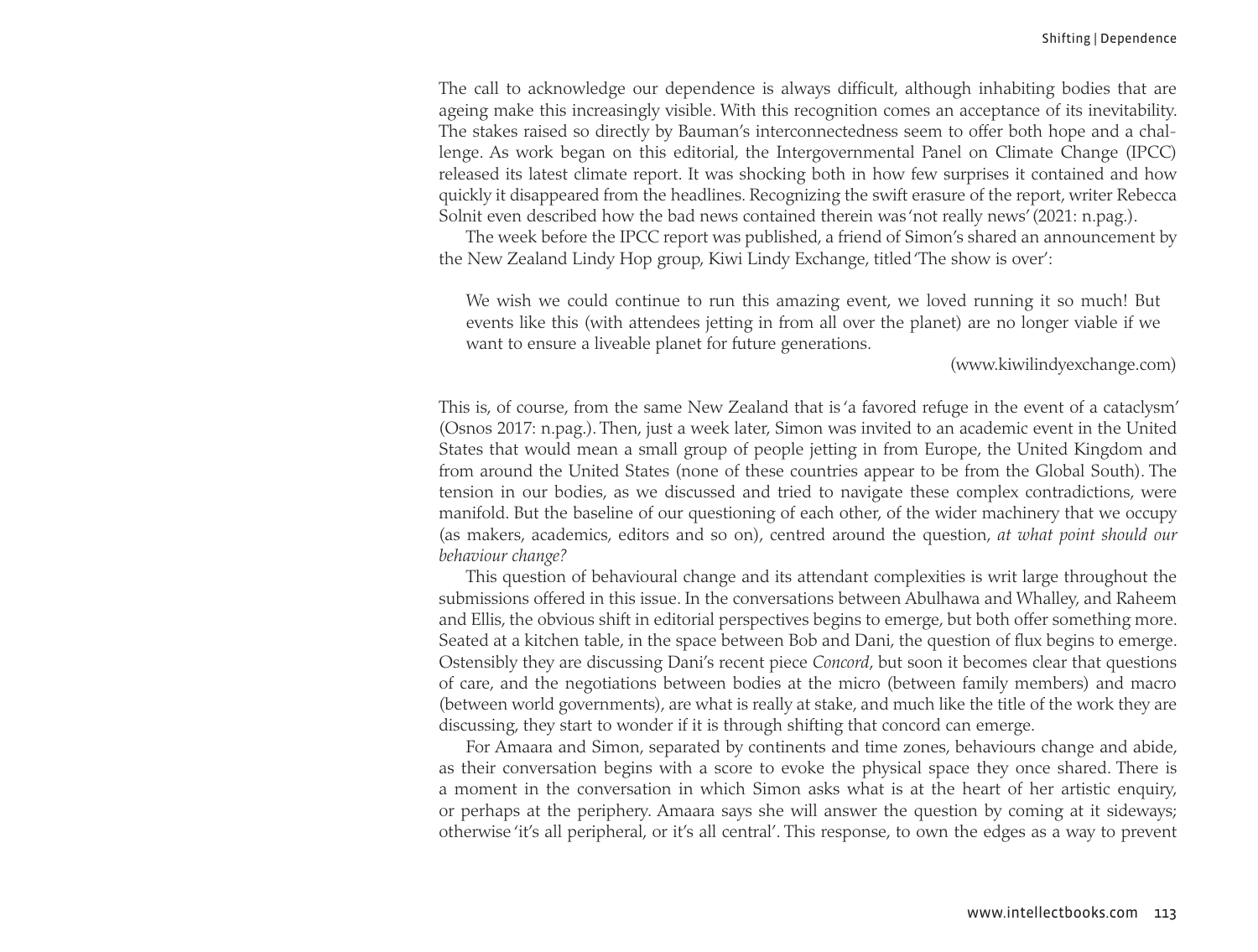Simon Ellis | Lee Miller

a singularity, feels as though it should become the guiding principle of *CHOR* moving forward – a strategy for alterity.

The need for change seems also to find voice in the transcript of a conversation Lee shared with Alesandra Seutin and Jonathan Burrows, in which they discuss a workshop series held at the École des Sables in Senegal. This conversation also evokes Bauman's consideration of dependence, albeit framed through the context of networks and the unequal access to those not making work or training in the West. As Bauman reminds us, although we are powerfully and beautifully dependent on each other, the effects of climate breakdown will not be equally distributed. What might it be like to admit to being profoundly and totally dependent? To recognize that, it might be time – as political philosopher Michael Sandel describes – to change 'how we come to care for the common good' (2020: n.pag.).

While no means exhaustive, each of these editorial voices has been picking at similar questions. How do we change, how do we nurture, how do we balance the very real needs of the planet, a planet that we know has a finite number of resources, resources that we in the West have exhausted, against the needs of communities underrepresented on what we might laughingly call the 'worldstage'? As Alesandra makes clear, work from the African continent is always a balance between economics and representation. The West's profligacy is not just a question of resources; it is also a question of access.

If the climate emergency is the macro-scale backdrop for the choices we make about how to live together, then dependence is also a very real experience in the way in which we share our experiences and voices. The writing between the two of us has always been something of a tangle. A muddle of ideas written at different ends of the day, coming together in an attempt to find a sort of belonging, where our thoughts can find a home in one another's words. Bauman cites the French sociologist Jean-Claude Kaufmann: 'Belonging is used primarily as a resource of the ego' (Bauman 2008: 21) and 'a large part of the identification process feeds on rejection of the Other' (2008: 22).

As we move from two to four (and beyond that, who knows), we suspect this rejection will manifest differently; as the voices involved in framing each issue come at things from different perspectives, from different geographies, experienced through different bodies, doubtless the space for rejection will expand. But so too will the space for belonging. If we are able to do this for one another as editors, how might we also work towards this with contributors.

Recently, the *CHOR* editorial team rewrote some copy for an open call for submissions. There is a sentence in that copy that says that the journal is 'focused on the work of artists and practices on the borders and edges of what is known, understood or assumed'. What might it mean to our understanding of belonging (regardless of one's position relative to what might be called the 'centre') to focus on practices that exist on such abstract borders or edges? It is too pat, too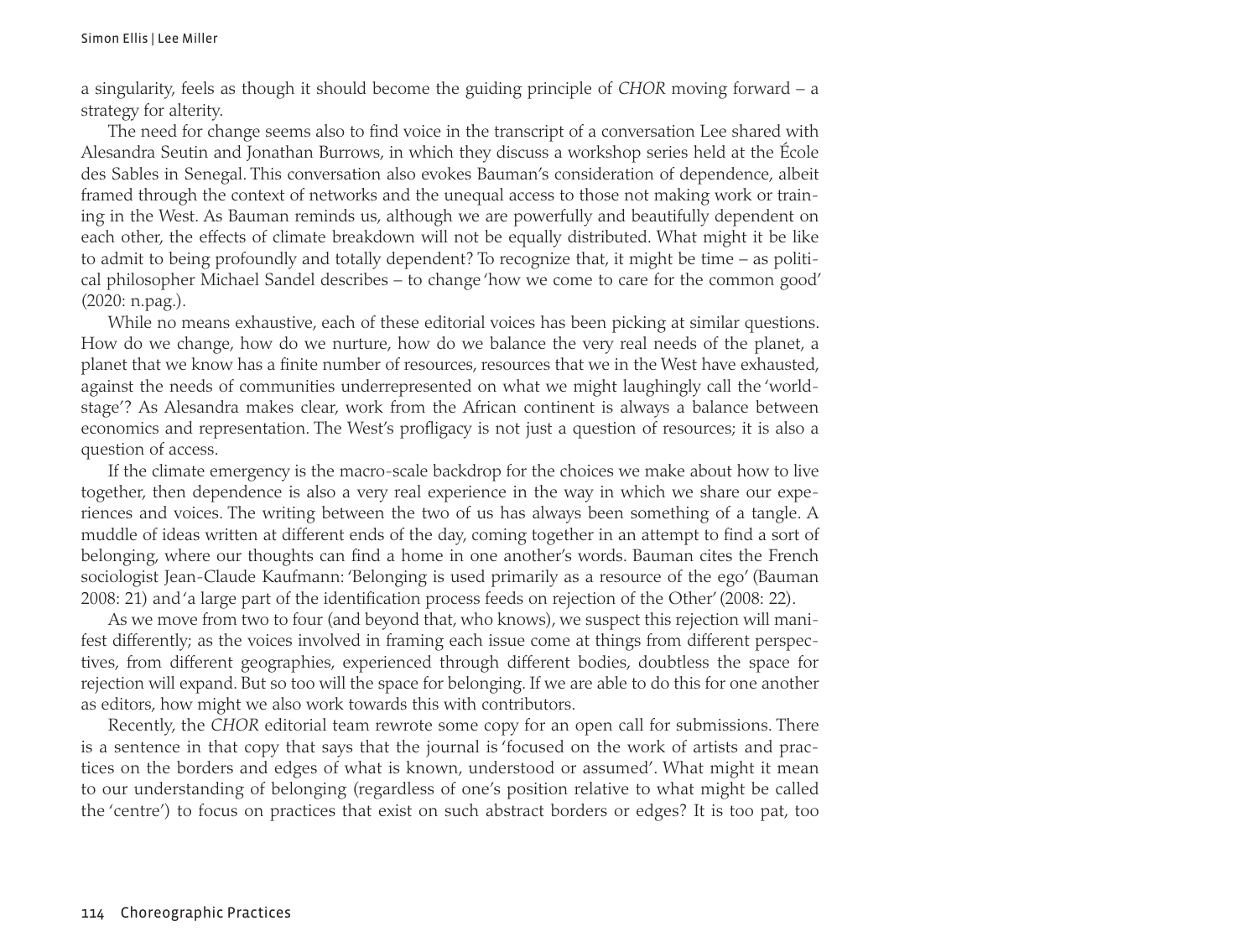simplistic to simply offer 'and this is why we need to expand our editorial voices'; but nevertheless there is a truth here.

This difference is also reflected in a shift in our reviewing process. As we continue to explore ways in which we might be with one another, accounting for differences in contexts and concerns, we look to interrogate the manner in which we speak with and to one another. Not just in the types of submissions we encourage but also in the way we support their development.

From 1 July 2021, *CHOR* began to offer three different types of peer-review processes. It is up to the author to decide which process best suits their needs, but the *CHOR* editors are happy to help if required. The process chosen will be noted at the top of each article.

- **Open peer review** follows a traditional peer-review process except that the author(s) and the reader-reviewers are openly named. The writing is not anonymized. For this process, the editors ensure there are no potential conflicts of interest, and the reader-reviewers can decide whether or not to be named in the publication.
- **Collaborative peer review** is where the author(s) and a reviewer-collaborator enter a dialogue to help develop the writing towards publication. *CHOR*'s editorial team will be responsible for choosing an appropriately experienced reviewer-collaborator, and this person can be more or less involved depending on the collaboration. For this process, the reviewer-collaborator can decide whether or not to be named at the time of publication, although we would expect most to agree to this. The extent or depth of the dialogue or collaboration would determine the way in which the reviewer-collaborator is acknowledged.
- **Traditional double blind peer review** is where the author(s) and reader-reviewers remain unknown or 'blind' to each other. The writing is anonymized and the author receives anonymous responses from the reviewers via the *CHOR* editorial team.

While the necessary expansion of the editorial team takes up significant real estate within this issue of *CHOR*, these are not the only voices present. Melbourne-based David Cross offers us a reflection on his Keir Choreographic Awards–commissioned dance work *De-Limit*, a collaboration with performance maker Alison Currie that explored the tension between labour and art. In 'Ponderings with breathing/breathing with ponderings', Helsinki-based Jana Unmüßig connects breath and thought in a piece of critically grounded reflection upon her own processes.

#### **References**

Bauman, Zygmunt (2008), *Does Ethics Have a Chance in a World of Consumers?*, Cambridge, MA: Harvard University Press.